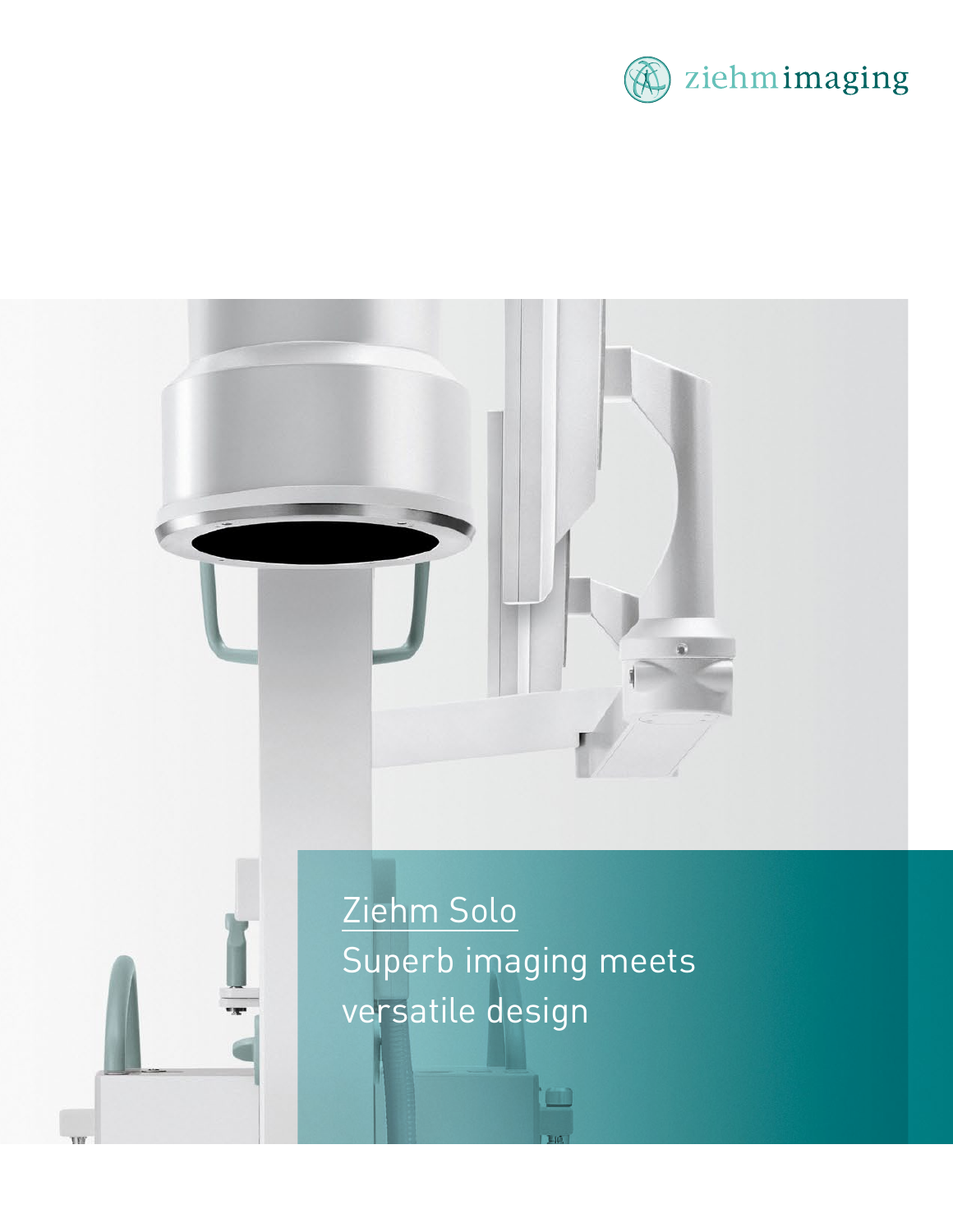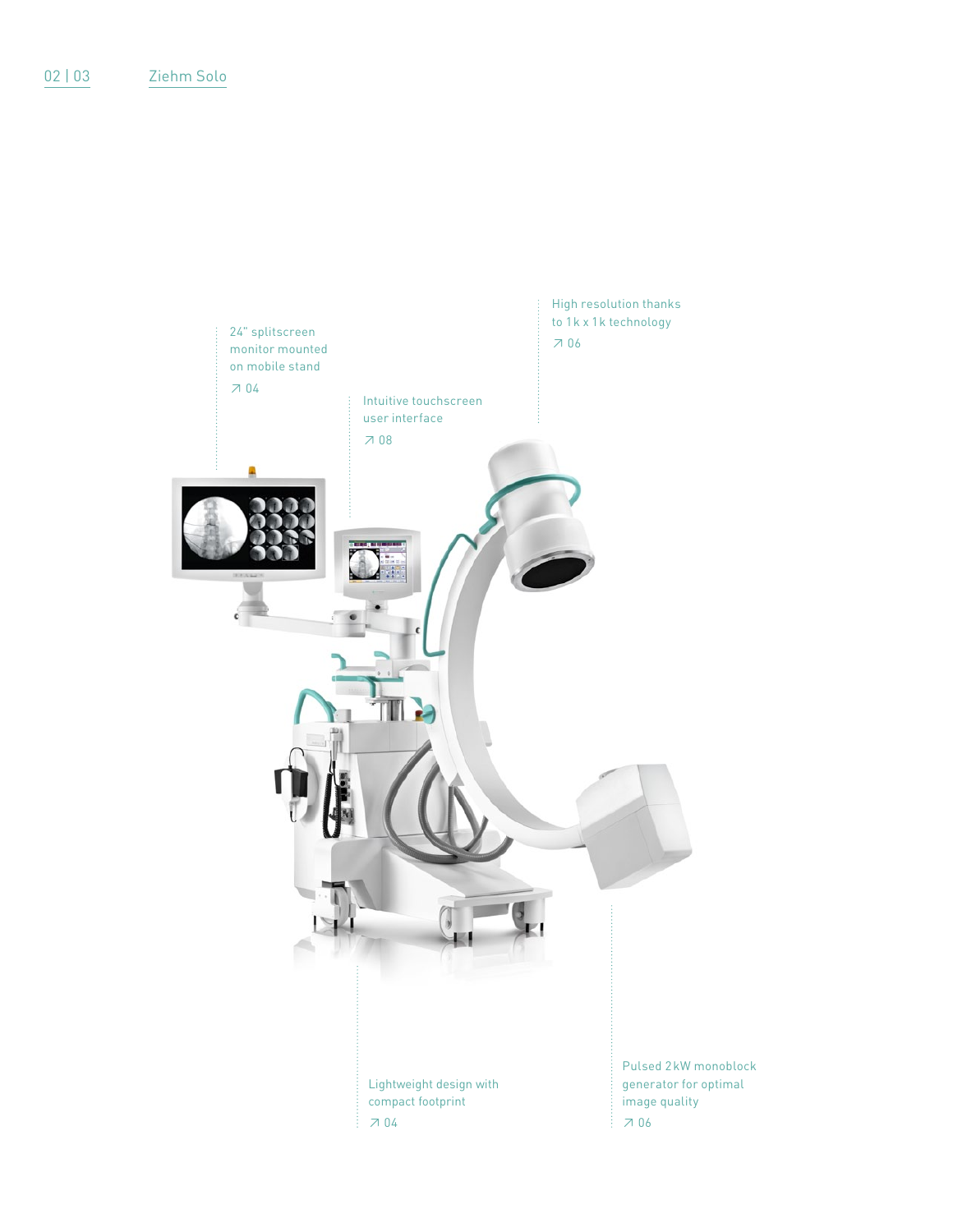# Ziehm Solo. Big things come in small packages. With its all-in-one design, Ziehm Solo is one of the most compact and versatile C-arms available.

- $\rightarrow$  Single component design with full-size monitor mounted on C-arm
- $\rightarrow$  Simple positioning around patient and table due to Ziehm Solo's large C-arm free space, depth and 135° orbital rotation
- $\rightarrow$  Advanced performance with state-of-the art imaging technology
- $\rightarrow$  Quick and simple imaging for Orthopedics, Pain Management and General Surgical Applications
- $\rightarrow$  Versatile viewing options at the C-arm, optional Ziehm Viewing Station or ceiling-suspended monitors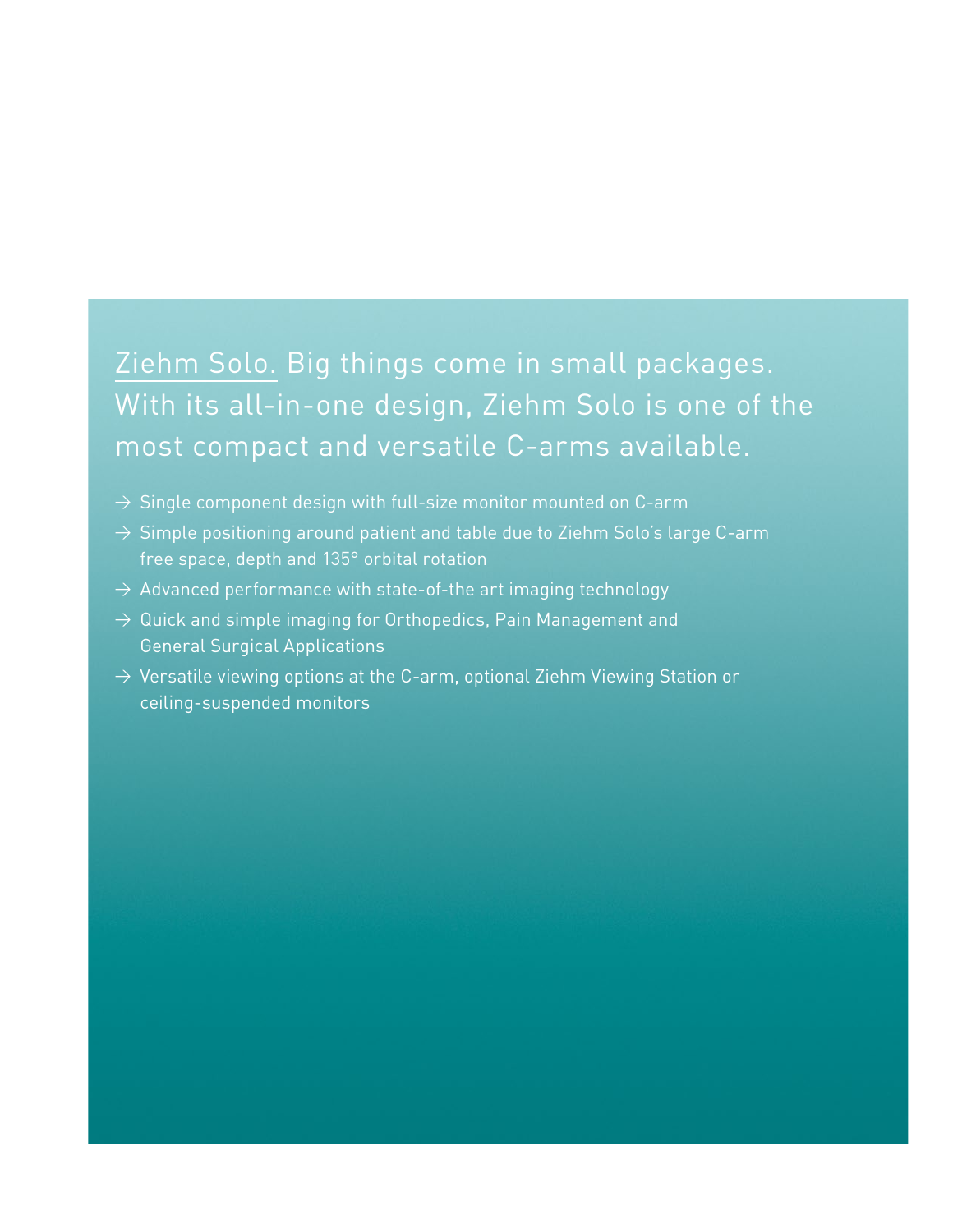# 01 / Versatile solution for small operating rooms. Configurable to fit your needs.

### Compact design

Ziehm Solo is one of the most compact C-arms on the market. Ziehm Solo comes standard with a rotating, 24" splitscreen monitor mounted on the C-arm, eliminating the need for a separate monitor cart. All functions required for image capturing, processing and archiving are integrated into the C-arm. Its compact design and easy-drive system make Ziehm Solo ideal for even the smallest ORs. As with all Ziehm Imaging C-arms, all movements are fully counterbalanced in every position, making the unit extremely convenient to use.

### Flexible configurations

As an option, Ziehm Solo can be easily supplemented with an extra viewing station or with ceilingmounted monitors. The Ziehm Viewing Station provides enhanced flexibility during interventions and includes an additional synchronized Solo Center user interface. This allows you to conveniently operate the system from the Ziehm Viewing Station and C-arm. The optional ceiling-mounted monitors can be mounted to existing suspension systems, giving you additional viewing options while saving space in the OR.

You are also free to combine the various configuration options as needed.



Configuration 1:

Flatscreen directly mounted on C-arm

Most compact configuration of Ziehm Solo with a high-resolution 24" splitscreen monitor or alternatively dual19" flatscreen monitors.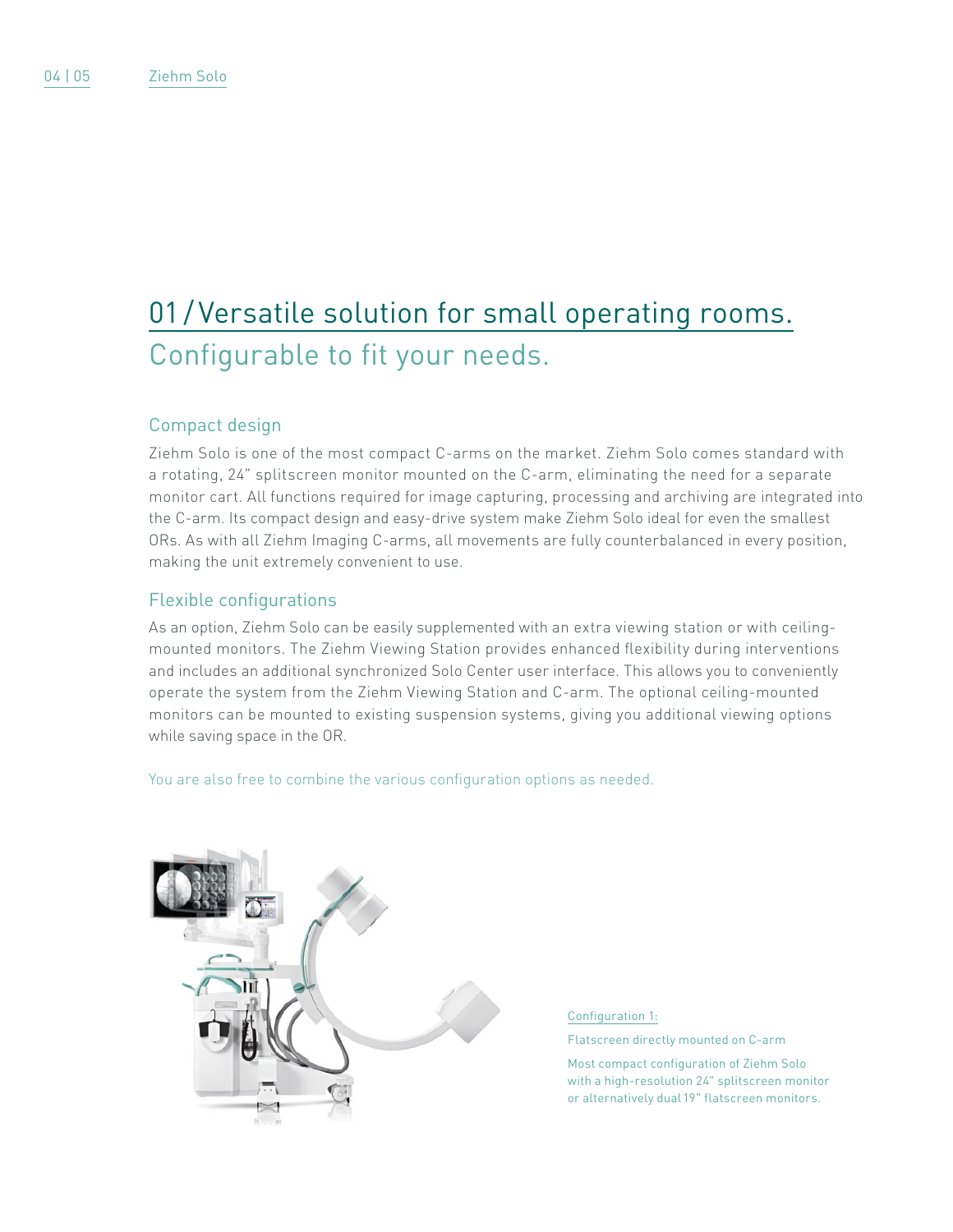

A 24" landscape splitscreen monitor or dual19" monitors can be attached to existing wall or ceiling support arms to increase flexibility and save OR space. (Ceiling support arm is not provided by Ziehm Imaging)



The integrated monitor is not required if the mobile stand is used with the Ziehm Viewing Station or ceiling-mounted monitors.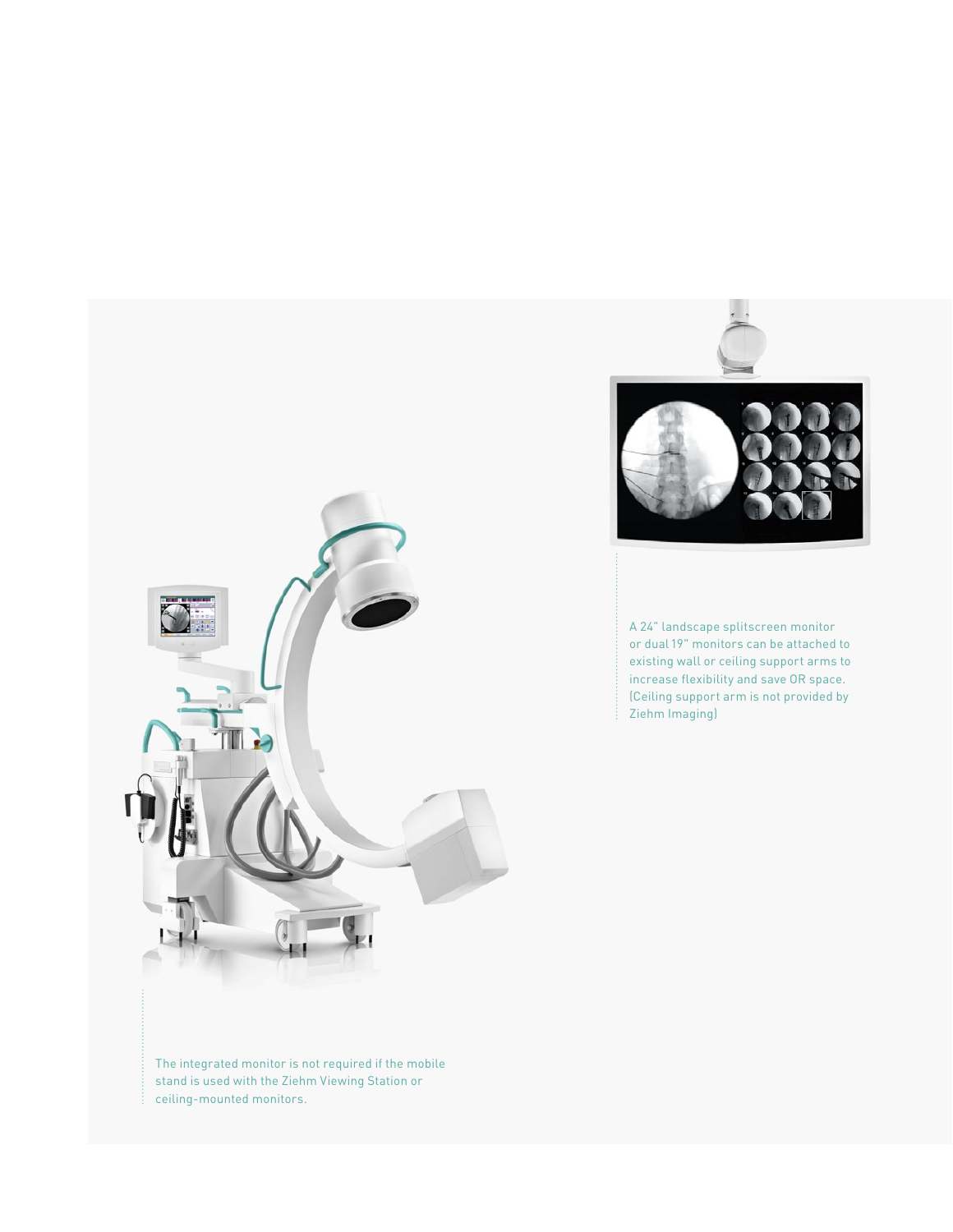Configuration 2:

Ziehm Solo with Ziehm Viewing Station

The C-arm can be easily supplemented with an extra Viewing Station featuring a 24" landscape splitscreen monitor or dual 19" flatscreen monitors.



The system can be freely positioned as the Ziehm Viewing Station and C-arm interfaces are synchronized.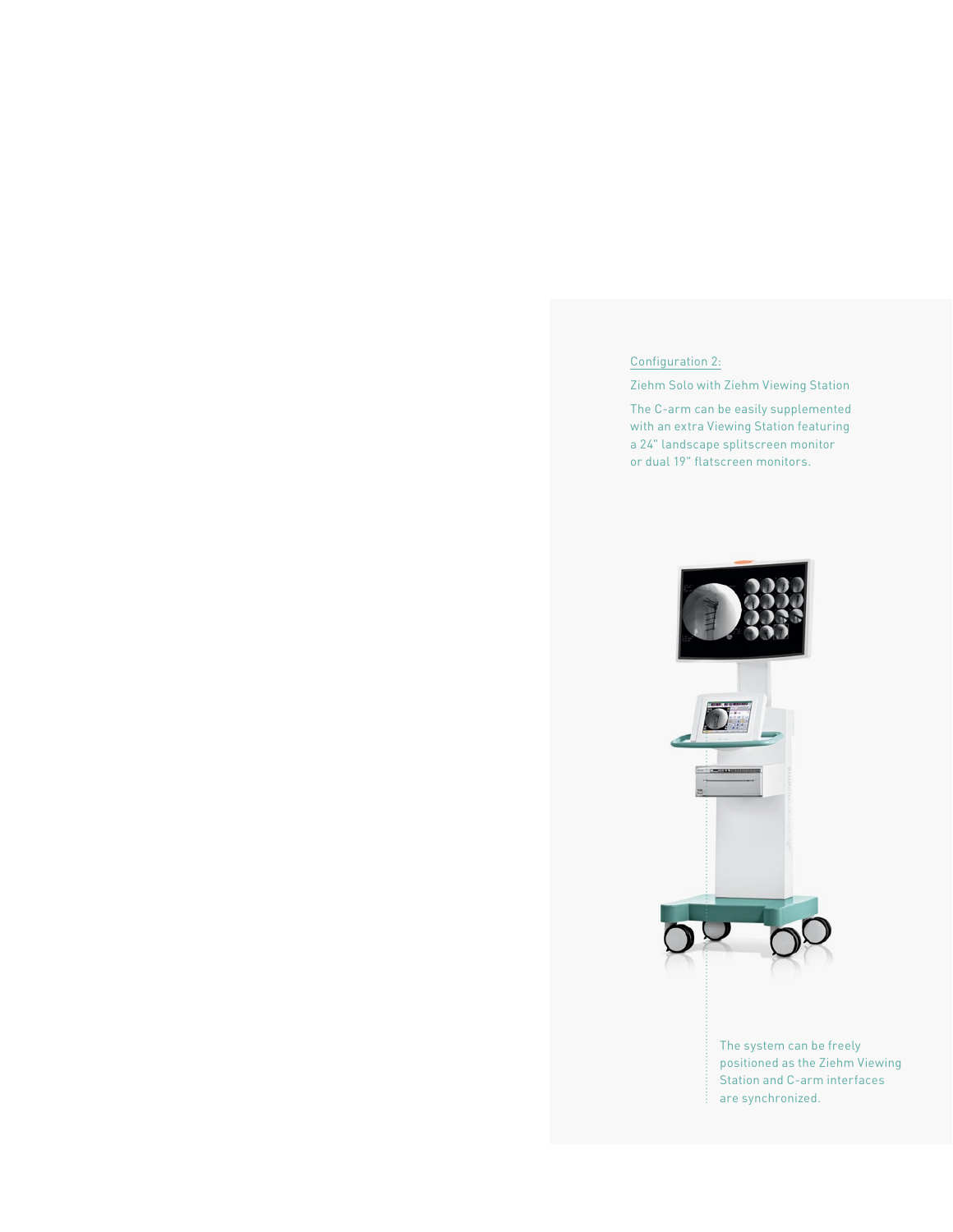#### Configuration 3:

Ziehm Solo with wall- or ceilingmounted monitors

This space-saving configuration maximizes available space in the OR.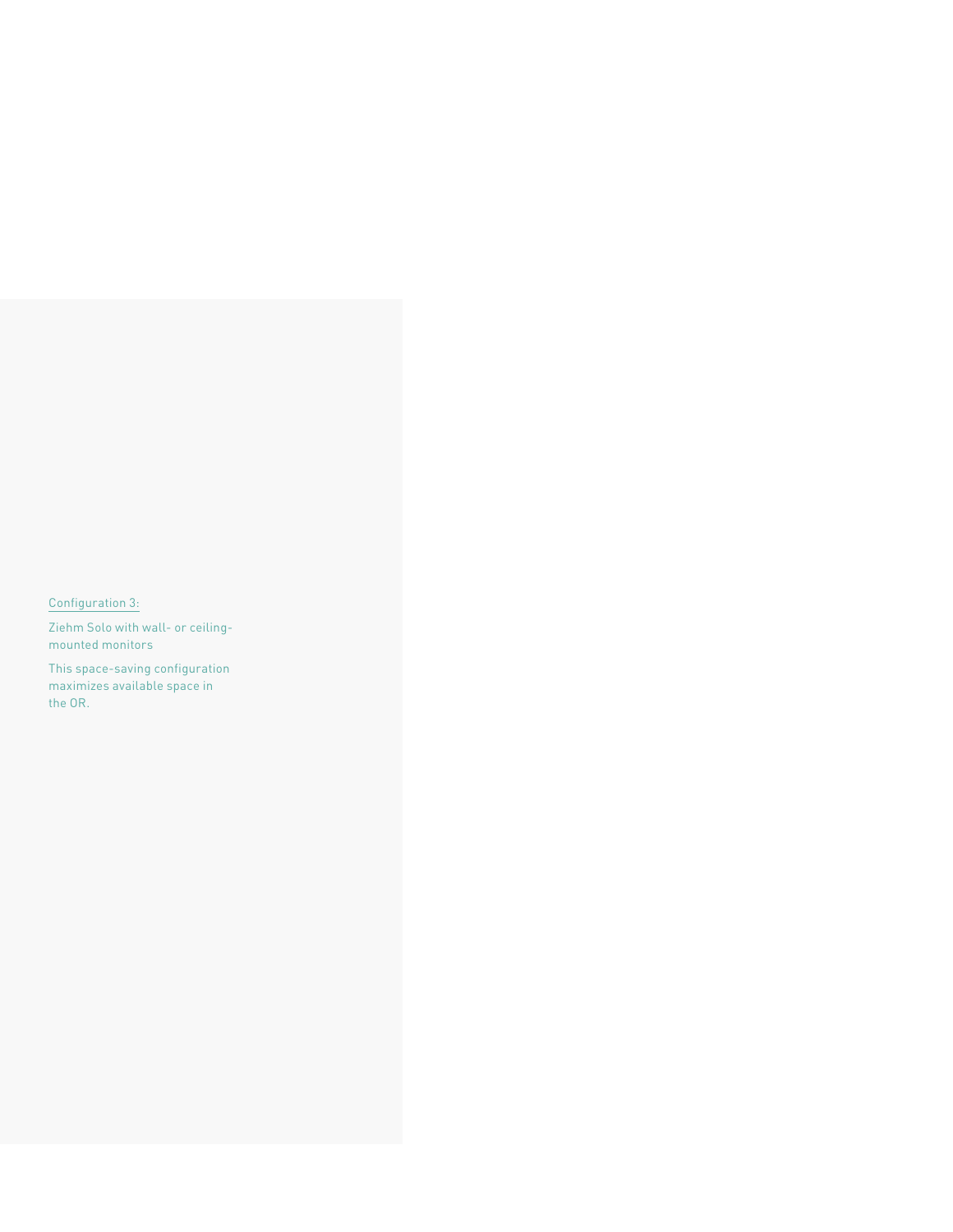# 02 / Best image quality. Minimum dose. For a wide variety of applications.

### High-resolution imaging

- Compact monoblock generator
- Sharp images from pulse technology to reduce motion-related blurring
- Reduced dose from pulse technology
- High dynamic range CCD camera
- 1 k x 1 k resolution with more than 4,000 shades of gray for visualizing small anatomic details
- More generator output contributes to image quality due to minimal generator-to-tube cabling

### Contrast-rich visualization

- Variety of contrast rich display options
- Optimal viewing of the finest details from any angle

#### Automatic adjustment

Ziehm Solo is optionally available with Object Detected Dose Control (ODDC). This function adapts all settings to the patient's anatomy. Thanks to 256 measurement cells, it automatically detects the object's position in the whole field of view and adjusts the system accordingly to always get a crystalclear image – even if the object is not centered. It also dynamically adjusts generator output and video levels to the patient's anatomy by detecting motion and any metallic devices placed in the area of interest. Both patients and OR staff benefit from fast, superb-quality imaging and minimal dose levels.



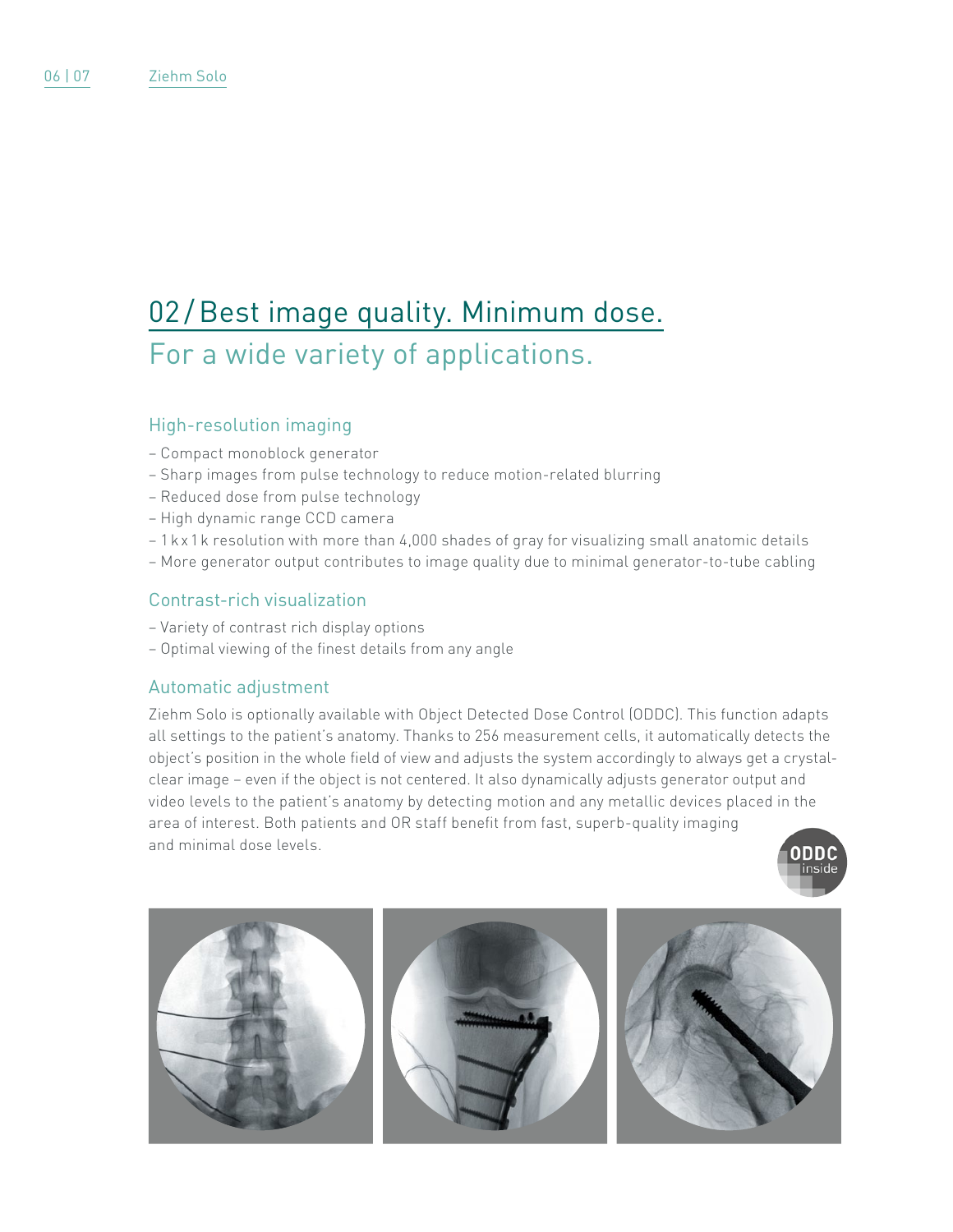#### Comprehensive concept for dose reduction

Ziehm Imaging has incorporated SmartDose in the current generation of mobile C-arms. This comprehensive concept sets the benchmark in user-friendly adjustment of dose exposure and allows the physician and staff to significantly reduce dose while optimizing image quality. SmartDose benefits both patients and staff alike.

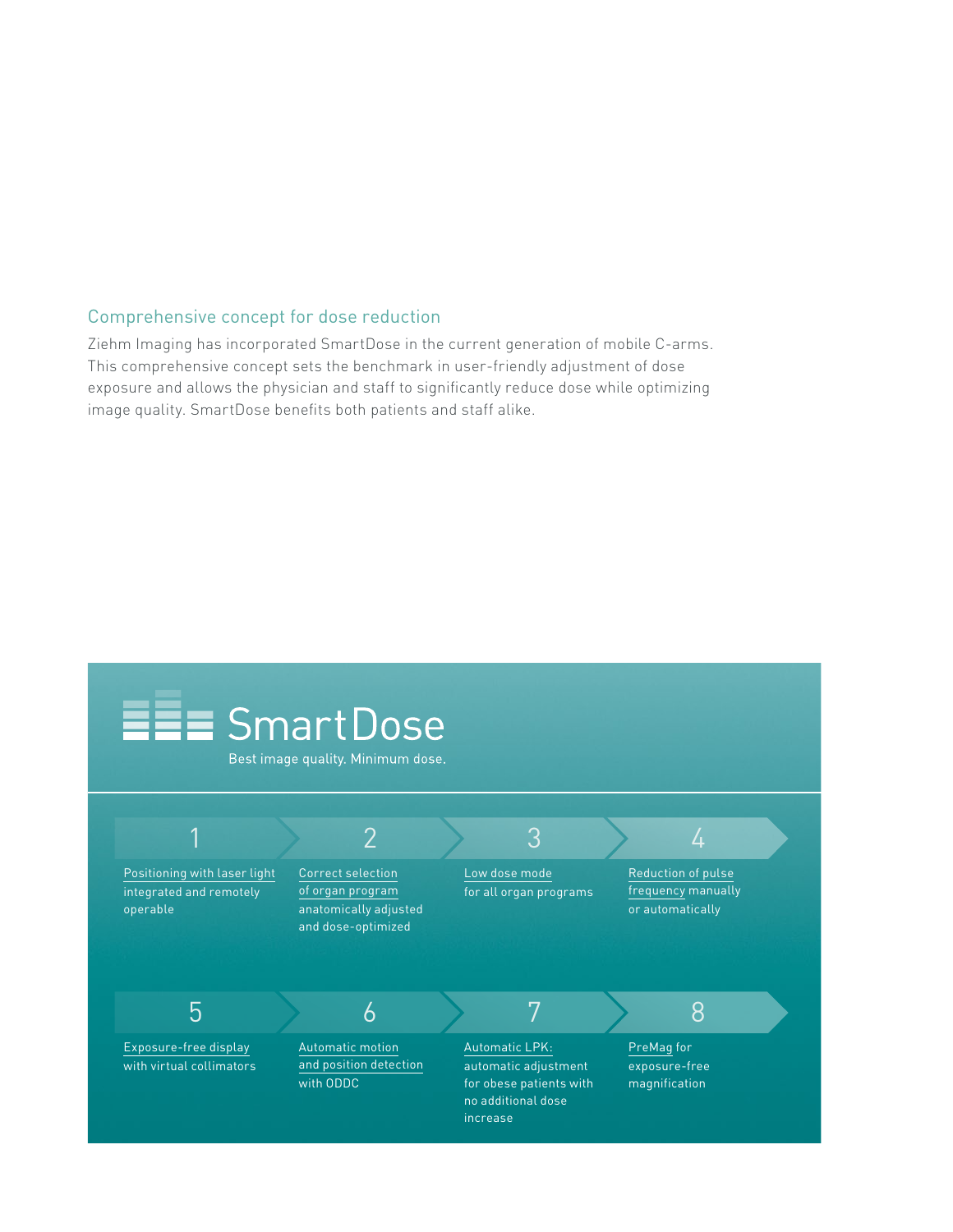# 03/New dimension in user-friendliness. Tailored support for clinical workflows with new levels of intuitive guidance.

#### Intuitive workflow

Ziehm Solo's user interface and intelligent user menus provide simple and intuitive operation. You will benefit from synchronized touchscreens featuring clear and easy-to-follow icons. Ziehm SmartEye technology mirrors the monitor image to the touchscreen, giving the operator a live image to keep track of current image orientation and object position. From a shortlist of anatomical programs, the operator simply selects the desired option, and Ziehm Solo automatically adjusts system performance to the region of interest, always ensuring the best image at the lowest possible dose.

#### Seamless integration

Ziehm Solo's open Ziehm NetPort interface enables easy integration into existing IT networks. X-rays saved in DICOM 3.0 format are transferred to the PACS, and patient data can be exchanged with HIS/RIS. Data can be retrieved from the monitor cart at any time. It can also be backed up to DVD or USB stick and printed on transparencies or paper.

### Fit for the future

The graphical user interface and the open, modular software architecture ensure maximum flexibility. Ziehm Solo can be upgraded and expanded as needs change.

#### Features

| Footprint                                   | $8.6$ sq ft $(0.8 \,\mathrm{m}^2)$ |
|---------------------------------------------|------------------------------------|
| C-arm opening                               | 29.9" [76 cm]                      |
| 1kx1ktechnology                             |                                    |
| Touchscreen user interface                  |                                    |
| Pulsed monoblock generator with 30 pulses/s |                                    |
| Ziehm SmartEye with SmartControl            |                                    |
| SmartArchive                                |                                    |
|                                             |                                    |

| Ziehm Viewing Station                      | optional |
|--------------------------------------------|----------|
| Monitors for existing ceiling support arms | optional |
| DICOM 3.0                                  |          |
| WLAN                                       | optional |
| Printer / DVD                              | optional |
| Cineloop/DSA                               | optional |
|                                            |          |